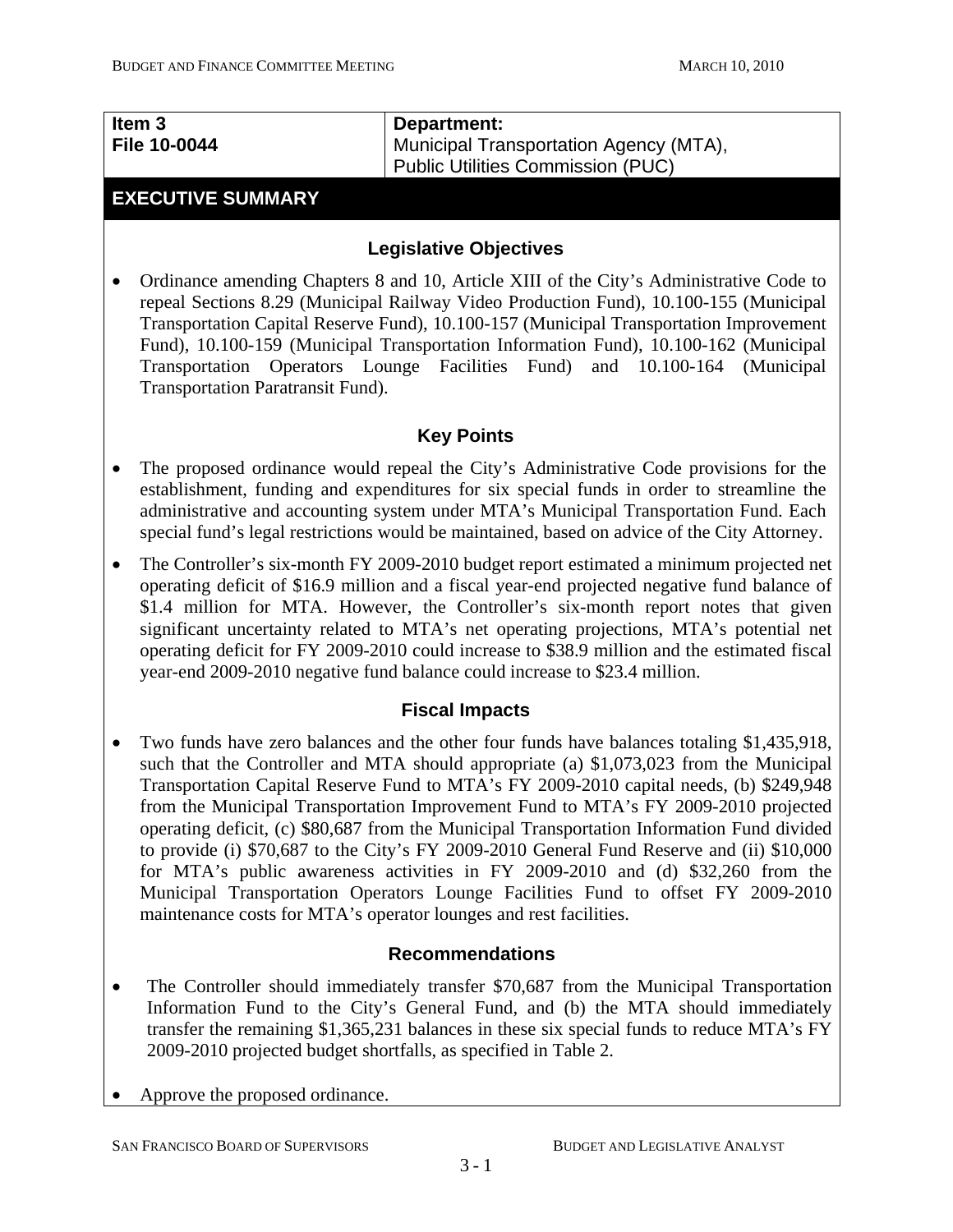## **MANDATE STATEMENT**

Section 8.29 of the City's Administrative Code established a special fund, the Municipal Railway Video Production Fund, into which the Public Utilities Commission (PUC) is authorized to deposit all monies received from the publication and sale of materials relating to transit training, and to appropriate such Fund revenues for developing, producing and selling such transit-related programs.

Section [1](#page-1-0)0.100-155 of the City's Administrative Code established a category eight special fund<sup>1</sup>, the Municipal Transportation Capital Reserve Fund, to receive all monies generated by any agreement with the San Francisco Municipal Railway Improvement Corporation<sup>[2](#page-1-1)</sup> to facilitate Section 168 of the Internal Revenue Code<sup>[3](#page-1-2)</sup>. Under this Section of the Code, disbursements from the Municipal Transportation Capital Reserve Fund are appropriated, authorized and approved as necessary for (a) indemnity payments required under Section 168 Agreements, (b) title to any mass commuting vehicle, (c) release of any security interests, and (d) fees for legal counsel, financial consultants and other services related to the Section 168 Agreements, (e) with all remaining funds expended for capital purposes for the Municipal Transportation Agency.

Section 10.100-157 of the City's Administrative Code established a category six special fund<sup>[4](#page-1-3)</sup>, the Municipal Transportation Improvement Fund, to receive all monies certified by the Controller and identified in the Memorandum of Understanding (MOU) between the Transport Workers Union and the City and County of San Francisco effective July 1, 1996, paid by the City into the Transport Workers Union-San Francisco Municipal Transportation Trust Fund (Trust Fund) for FY 1994-95 and FY 1996-97, if such monies exceeded the level of permissible payments to the Trust Fund. In accordance with Section 10.100-57, this Municipal Transportation Improvement Fund is to be used to improve operations, efficiency and service of the MTA, and may include but not be limited to implementation of the 'Ambassador' program and 'Friends of the Muni' programs currently under discussion between the Municipal Railway Department and the Transport Workers Union; employee health facilities and employee child care facilities. As provided by this Section of the Code, Municipal Transportation Improvement Fund expenditures are to be authorized by a majority of the Trustees of the Trust Fund.<sup>[5](#page-1-4)</sup>

 $\overline{a}$ 

<span id="page-1-0"></span><sup>&</sup>lt;sup>1</sup> In accordance with Section 10.100-1 of the City's Administrative Code, a category eight special fund is (a) automatically appropriated consistent with the purpose and uses authorized, (b) accumulated interest is directly credited to the fund and (c) the fund balance is carried forward each year. 2

<span id="page-1-1"></span><sup>&</sup>lt;sup>2</sup> The San Francisco Municipal Railway Improvement Corporation is a nonprofit public benefit corporation established in 1968 to provide financial assistance for the modernization of the San Francisco Municipal Railway by purchasing equipment and improving facilities.

<span id="page-1-2"></span><sup>3</sup> Section 168 of the Federal Internal Revenue Code provides alternative rates of depreciation of assets for accelerated rates of cost recovery.

<span id="page-1-3"></span><sup>&</sup>lt;sup>4</sup> In accordance with Section 10.100-1 of the City's Administrative Code, a category six special fund is (a) automatically appropriated consistent with the purposes and uses authorized, (b) does not provide for interest to be credited to the fund and (c) the fund balance is carried forward each year.

<span id="page-1-4"></span><sup>&</sup>lt;sup>5</sup> Trustees of the Trust Fund are selected by Trust Fund members with concurrence of the Chief Executive Officer of the MTA and include three representatives from the Transport Workers Union and three representatives from MTA management.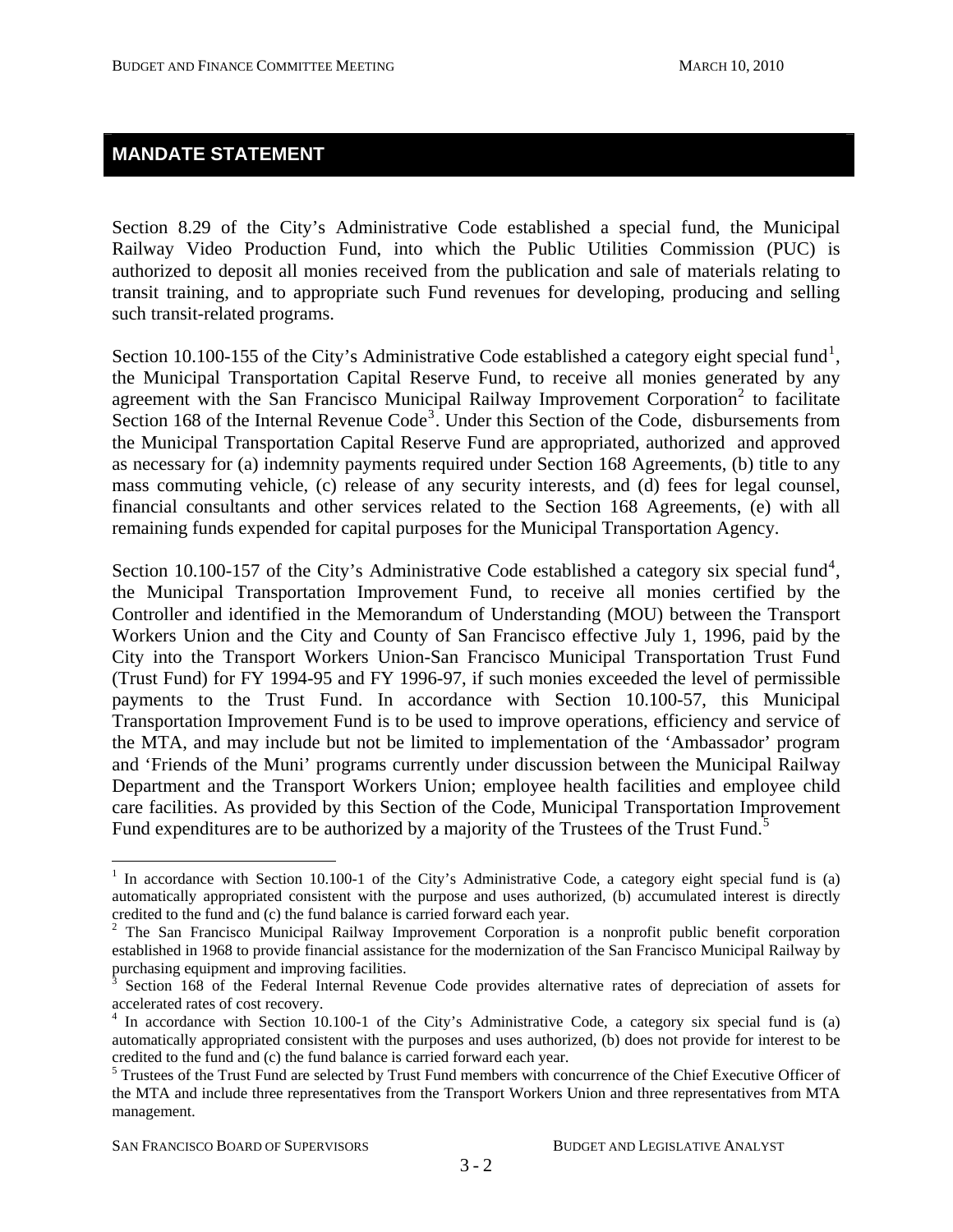Section 10.100-159 of the City's Administrative Code established a category six special fund, the Municipal Transportation Information Fund, to receive monies from the sale of monogrammed and printed historic materials, souvenir items or specified gifts or bequests intended to encourage patronage of MTA through increased public awareness, with expenditures used exclusively to encourage patronage of the MTA through increased public awareness of the advantages of MTA's services, facilities and programs.

Any balance greater than \$10,000 remaining in the Municipal Transportation Information Fund at the end of any fiscal year would be transferred to the City's General Fund.

Section 10.100-162 of the City's Administrative Code established a category six special fund, the Municipal Transportation Operators Lounge Facilities Fund, to receive the net proceeds from vending machines installed in MTA facilities, with such funds used exclusively for establishing and maintaining lounge and rest facilities for MTA operators. In accordance with this Section, all expenditures from this Fund must be approved by the Municipal Transportation Commission, unless such approval is delegated to the General Manager of the MTA.

Section 10.100-164 of the City's Administrative Code established a category eight special fund, the Municipal Transportation Paratransit Fund, to receive donations of money, property and personal services for the use and benefit of the Paratransit Fund, expended only to provide and improve MTA's paratransit services, at the discretion of the MTA General Manager, as approved by the Municipal Transportation Commission.

## **BACKGROUND**

In 1999, San Francisco voters approved a Charter amendment (Proposition E) to create a Municipal Transportation Agency (MTA) with expanded powers and duties and dedicated financing to operate the Municipal Railway and the Department of Parking and Traffic. In November of 2007, the voters of San Francisco approved another Charter Amendment (Proposition A), which expanded the MTA's authority over its operations and provided additional funding for the MTA. Under both Propositions E and A, a Municipal Transportation Fund was established, to be maintained, separate and apart from the City and County of San Francisco, to receive all specified appropriations and to be used by the MTA solely and exclusively for all its capital improvements, management, supervision, maintenance and operations.

## **DETAILS OF PROPOSED LEGISLATION**

The proposed ordinance would amend Chapters 8 and 10, Article XIII of the City's Administrative Code to repeal (a) Section 8.29 (Municipal Railway Video Production Fund), (b) Section 10.100-155 (Municipal Transportation Capital Reserve Fund), (c) Section 10.100-157 (Municipal Transportation Improvement Fund), (d) Section 10.100-159 (Municipal Transportation Information Fund), (e) Section 10.100-162 (Municipal Transportation Operators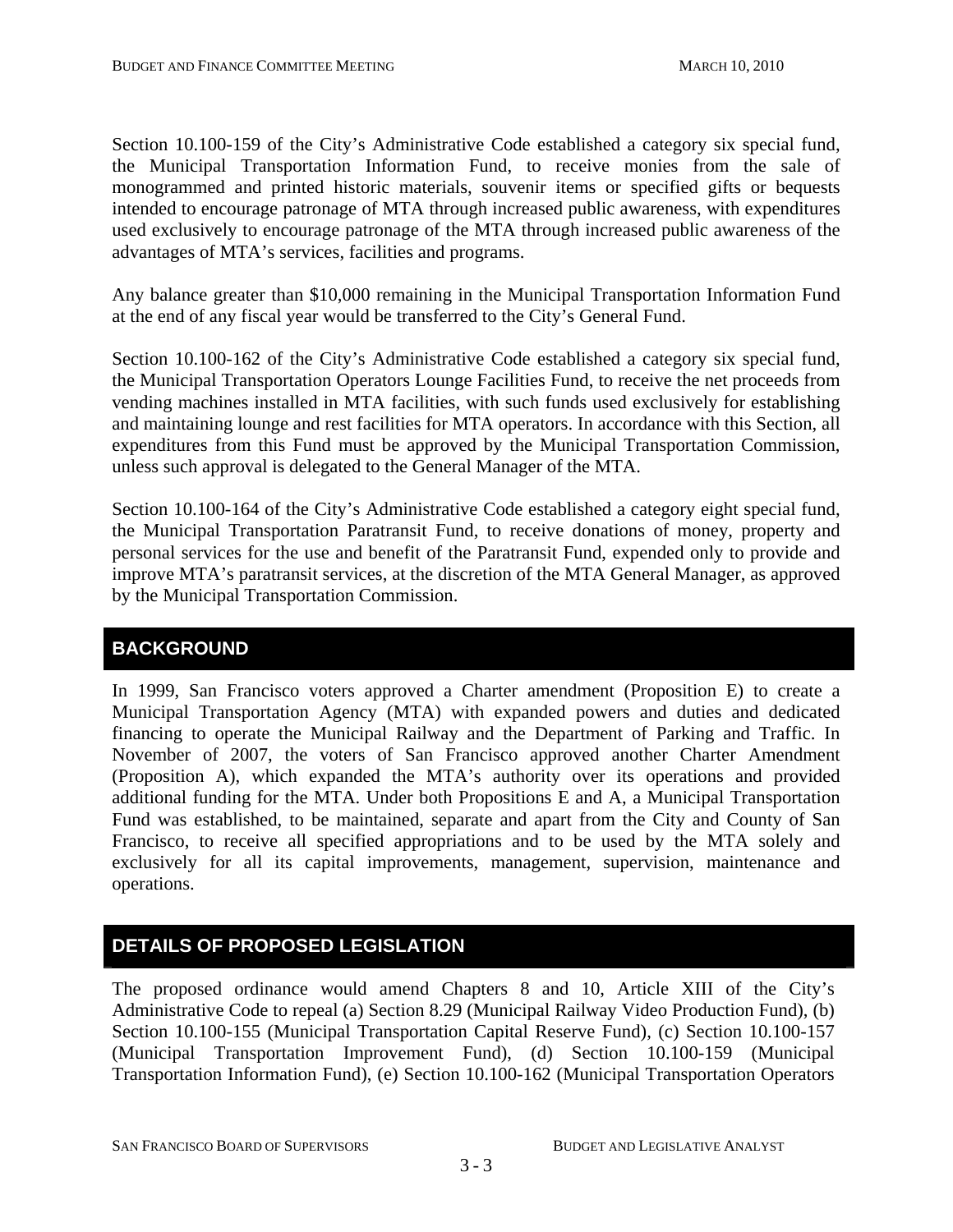Lounge Facilities Fund) and (f) Section 10.100-164 (Municipal Transportation Paratransit Fund).

The proposed ordinance would repeal the City's Administrative Code provisions for the establishment, funding and expenditures for these six special funds. According to Ms. Sonali Bose, Chief Financial Officer for the MTA, these six special funds would be eliminated under the proposed ordinance in order to streamline the administrative and accounting system under the MTA's Municipal Transportation Fund, such that the remaining balances in each of the special funds would be transferred to separate index codes under the MTA's Municipal Transportation Fund. Ms. Bose also advises that any valid legal restrictions on the use of each of the existing special funds would be maintained, based on advice of the City Attorney.

## **FISCAL IMPACTS**

As shown in Table 1 below, based on information provided by Ms. Elena Chiong of the MTA, as of February 17, 2010, these six MTA Special Funds had the following remaining balances:

| <b>Section of</b><br><b>Administrative</b><br>Code | <b>Special Fund Title</b>                            | <b>Remaining</b><br><b>Balances</b> |
|----------------------------------------------------|------------------------------------------------------|-------------------------------------|
| Section 8.29                                       | Municipal Railway Video Production Fund              | \$0                                 |
| Section 10.100-155                                 | <b>Municipal Transportation Capital Reserve Fund</b> | 1,073,023                           |
| Section 10.100-157                                 | Municipal Transportation Improvement Fund            | 249,948                             |
| Section 10.100-159                                 | Municipal Transportation Information Fund            | 80,687                              |
|                                                    | <b>Municipal Transportation Operators Lounge</b>     |                                     |
| Section 10.100-162                                 | <b>Facilities Fund</b>                               | 32,260                              |
| Section 10.100-164                                 | Municipal Transportation Paratransit Fund            |                                     |
| Total                                              |                                                      | \$1,435,918                         |

**Table 1: Municipal Transportation Agency Special Funds as Provided in the City's Administrative Code and Remaining Fund Balances** 

Given that the Municipal Railway Video Production Fund and the Municipal Transportation Paratransit Fund each has a zero balance, under the proposed ordinance, each of these two funds would be repealed and then, according to Ms. Bose, eliminated.

The Municipal Transportation Capital Reserve Fund with an existing \$1,073,023 fund balance would be repealed and the funds transferred to a separate index code under the MTA's Municipal Transportation Fund. According to Ms. Bose, given that all of the Internal Revenue Code Section 168 Agreement requirements have been fulfilled, in accordance with the existing Administrative Code provisions, the Budget and Legislative Analyst recommends that the existing \$1,073,023 Municipal Transportation Capital Reserve Fund balance be appropriated for MTA's FY 2009- 2010 capital needs.

As shown in Table 1 above, the Municipal Transportation Improvement Fund has an existing \$249,948 Fund balance. In accordance with Administrative Code Section 10.100-157, these funds were transferred into the Municipal Transportation Improvement Fund over 13 years ago,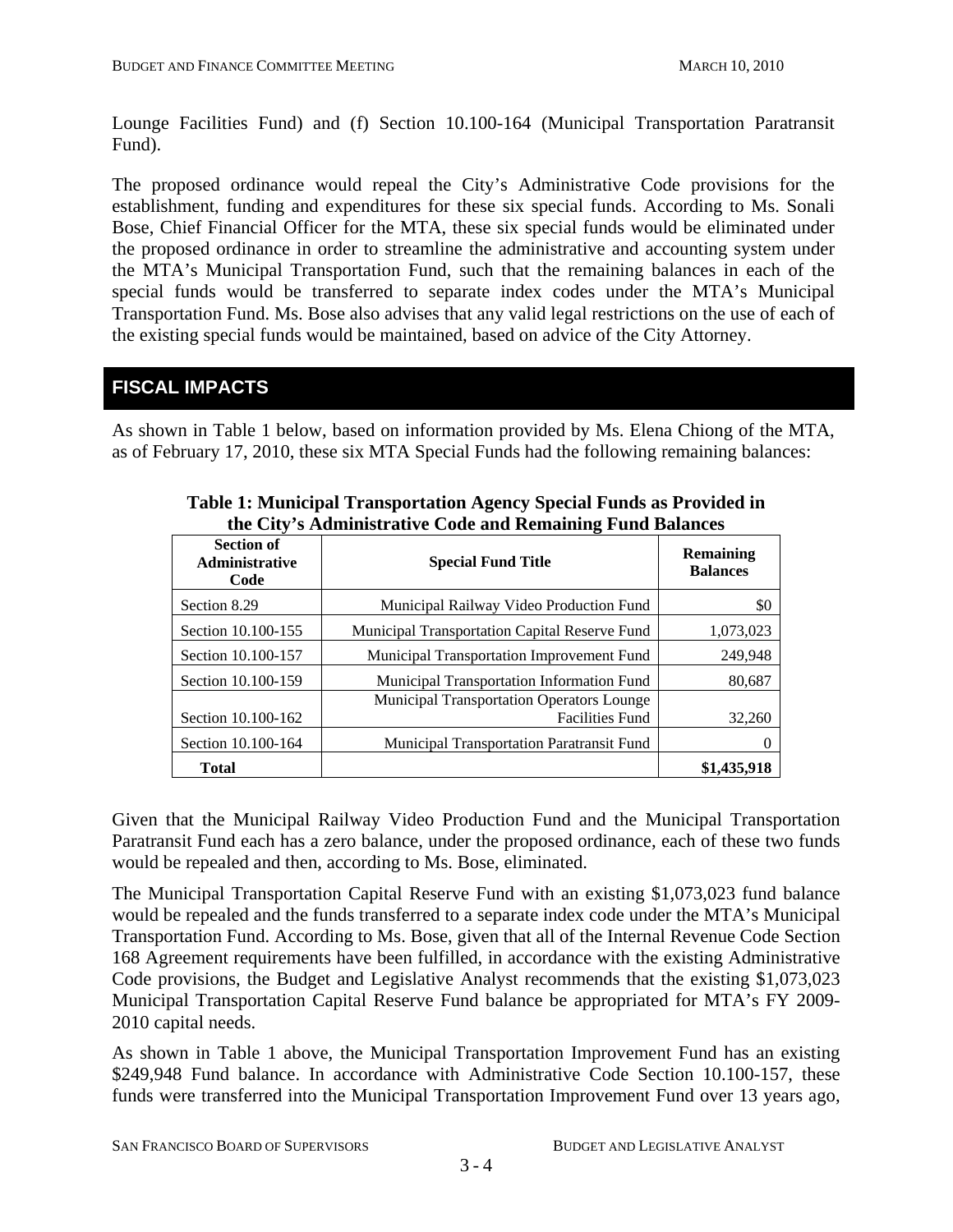when the City's contributions exceeded the level of permissible payments to the Transport Workers Union-San Francisco Municipal Transportation Trust Fund in FY 1994-95 and FY 1996-97, based on the MOU between the City and the Transport Workers Union effective July 1, 1996. Section 10.100-57 authorizes this Municipal Transportation Improvement Fund be used to improve operations, efficiency and service of the MTA, based on majority approval of the Trustees of the Trust Fund. The Budget and Legislative Analyst recommends that the Trust Fund Trustees approve the immediate appropriation of the existing \$249,948 fund balance to reduce MTA's FY 2009-2010 projected operating deficit.

As shown in Table 1 above, the Municipal Transportation Information Fund has an existing \$80,687 Fund balance. In accordance with Administrative Code Section 10.100-159, these funds are to be used to encourage MTA patronage through increased public awareness of the advantages of MTA's services, facilities and programs, with any balance greater than \$10,000 remaining in the Municipal Transportation Information Fund at the end of any fiscal year transferred to the City's General Fund. Given the existing \$80,687 fund balance, the Budget and Legislative Analyst recommends that \$70,687 of the \$80,687 balance in the Municipal Transportation Information Fund be transferred to the City's General Fund and the remaining balance of \$10,000 be appropriated for MTA public awareness activities in FY 2009-2010 to reduce MTA's projected operating shortfalls.

As shown in Table 1 above, the Municipal Transportation Operators Lounge Facilities Fund has an existing \$32,260 Fund balance from vending machines installed in MTA facilities. In accordance with Section 10.100-162, these MTA vending machines proceeds can only be used to establish and maintain lounge and rest facilities for MTA operators and all such expenditures must be approved by the Municipal Transportation Commission unless approval is delegated to the General Manager of the MTA. The Budget and Legislative Analyst recommends that the existing \$32,260 Fund balance be approved for expenditure in FY 2009-2010 to reduce maintenance costs for MTA's operator lounges and rest facilities.

## **POLICY CONSIDERATIONS**

The Controller's six-month FY 2009-2010 budget report issued on February 9, 2010 found that the MTA has a minimum projected net operating deficit of \$16.9 million and an estimated fiscal year-end 2009-2010 projected negative fund balance of \$1.4 million. However, the Controller's six-month report notes that given significant uncertainty related to MTA's net operating projections, MTA's potential net operating deficit for FY 2009-2010 could increase to \$38.9 million and the estimated fiscal year-end 2009-2010 negative fund balance could increase to \$23.4 million. In addition, Ms. Bose is currently estimating a FY 2010-2011 MTA budget deficit of up to \$103.7 million.

Given these significant projected budget shortfalls for FY 2009-2010 and FY 2010-2011, the Budget and Legislative Analyst recommends that, if the Board of Supervisors approves the proposed ordinance, in accordance with the legal restrictions on the use of each fund, (a) the Controller immediately transfer \$70,687 from the Municipal Transportation Information Fund to the City's General Fund, and (b) the MTA transfer the remaining \$1,365,231 balances in these